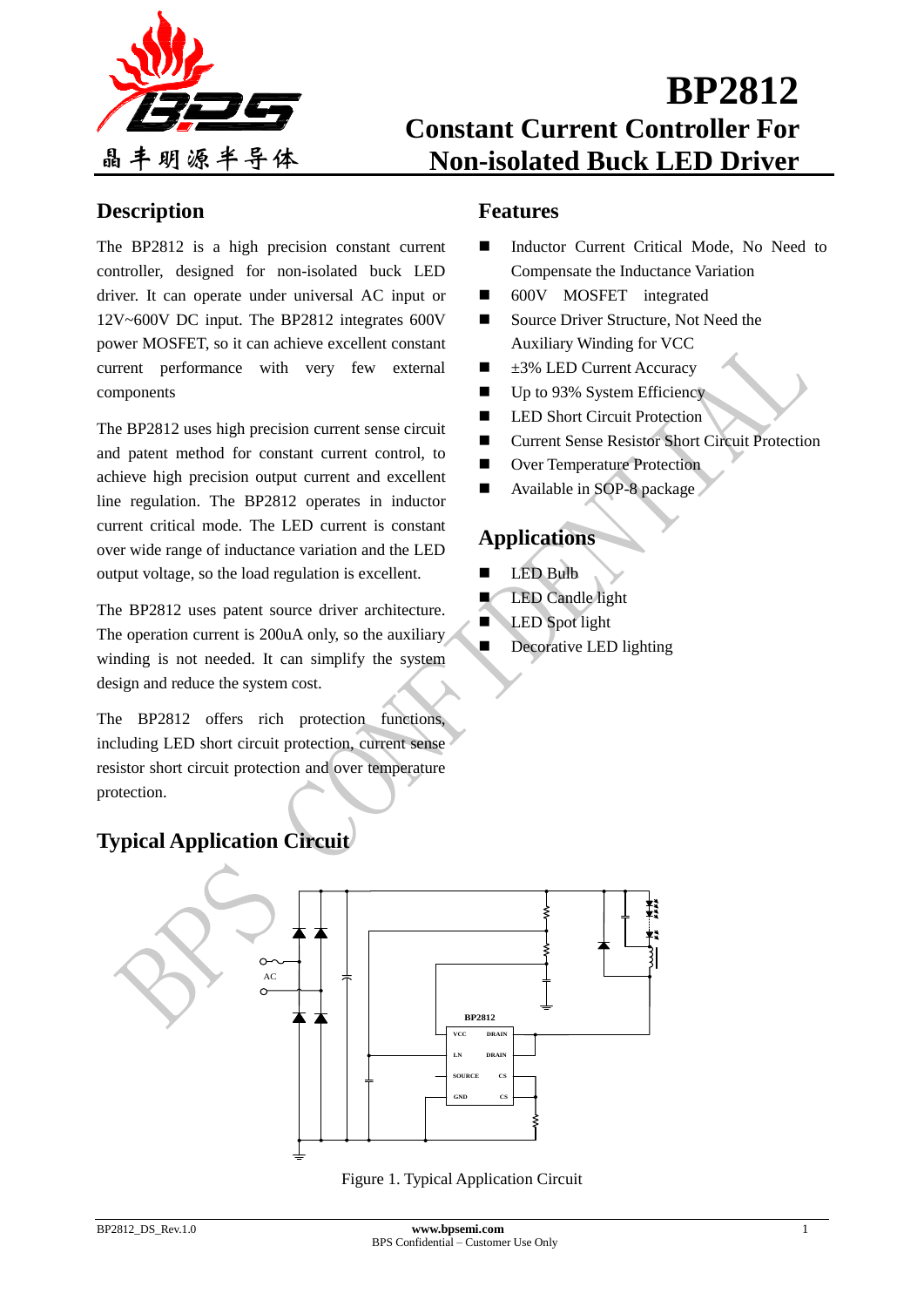

## **Ordering Information**

| <b>Part Number</b> | Package          | <b>Operating</b><br><b>Temperature</b> | <b>Package Method</b>    | <b>Marking</b>                                |
|--------------------|------------------|----------------------------------------|--------------------------|-----------------------------------------------|
| <b>BP2812</b>      | SOP <sub>8</sub> | -40°C to 105°C                         | Tape<br>2,500 Piece/Roll | <b>BP2812</b><br><b>XXXXXY</b><br><b>WXYY</b> |

## **Pin Configuration and Marking Information**



## **Pin Definition**

| Pin No. | <b>Name</b>   | <b>Description</b>                                                     |
|---------|---------------|------------------------------------------------------------------------|
|         | <b>GND</b>    | Ground                                                                 |
| 2       | LN            | Line compensation sense input                                          |
| 3       | <b>VCC</b>    | Power supply, clamp to 12.5V by internal Zener diode                   |
| 4       | <b>SOURCE</b> | Internal HV power MOSFET source                                        |
| 5, 6    | <b>DRAIN</b>  | Internal HV power MOSFET drain                                         |
| 7,8     | CS            | Current sense input, the sense resistor is connected from CS to ground |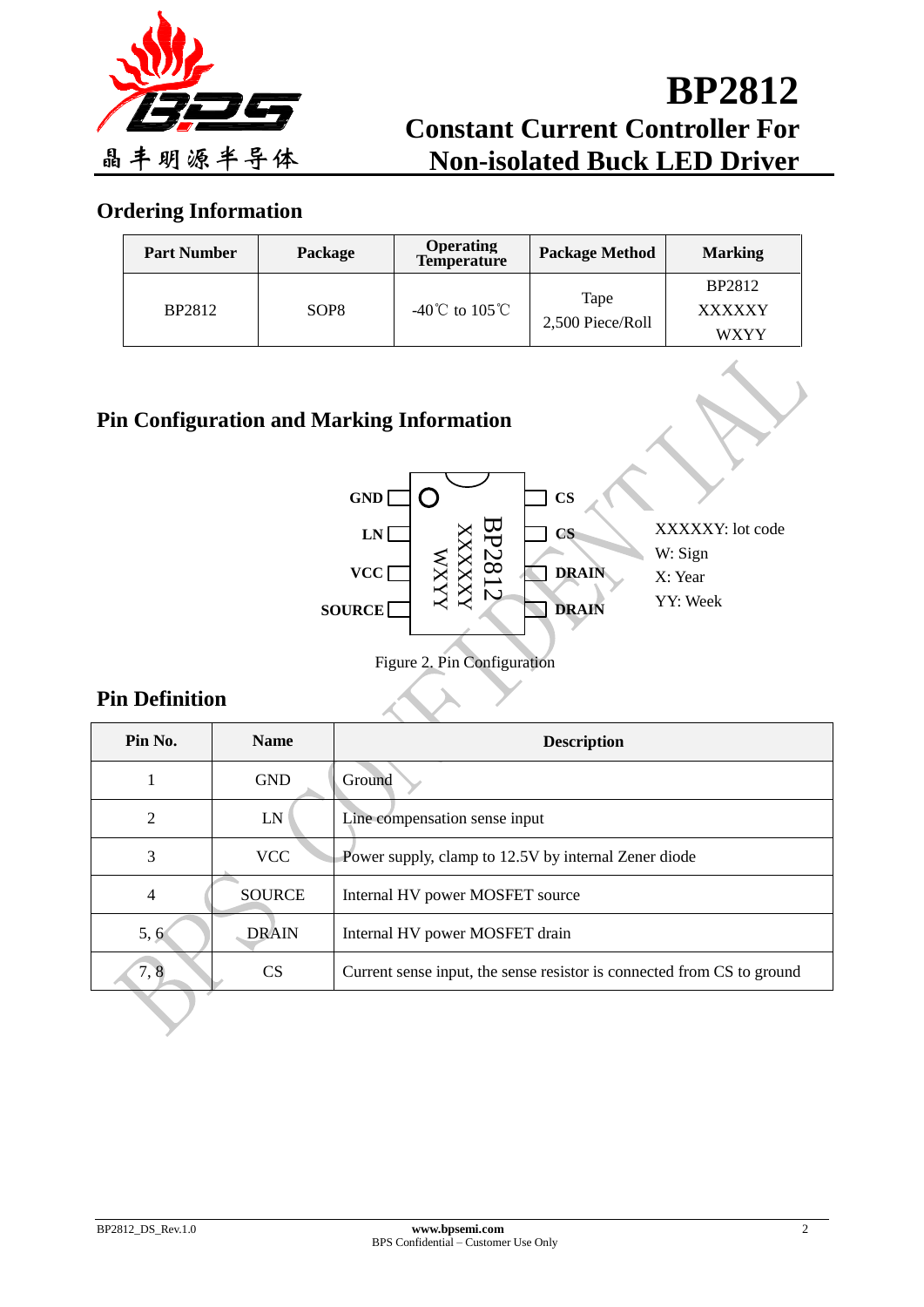

## **Absolute Maximum Ratings (note1)**

| <b>Symbol</b>        | <b>Parameters</b>                        | Range        | <b>Units</b>  |  |
|----------------------|------------------------------------------|--------------|---------------|--|
| $V_{DRAIN}$          | Internal HV MOSFET drain voltage         | $-0.3 - 600$ | V             |  |
| $I_{\text{CC\_MAX}}$ | VCC pin maximum sink current             | 5            | mA            |  |
| LN                   | Line compensation pin input voltage      | $-0.3 - 18$  |               |  |
| <b>V</b> SOURCE      | Internal HV MOSFET source voltage        | $-0.3 - 18$  | V             |  |
| <b>CS</b>            | Current sense pin input voltage          | $-0.3 - 6$   |               |  |
| $P_{DMAX}$           | Power dissipation (note 2)               | 0.5          | W             |  |
| $\theta_{JA}$        | Thermal resistance (Junction to Ambient) | 150          | $\degree$ C/W |  |
| $T_{J}$              | Operating junction temperature           | -40 to 150   | $^{\circ}C$   |  |
| $T_{STG}$            | Storage temperature range                | $-55$ to 150 | $^{\circ}$ C  |  |
|                      | ESD (note3)                              | 2            | KV            |  |

*Note 1: Stresses beyond those listed under "absolute maximum ratings" may cause permanent damage to the device. Under "recommended operating*  conditions" the device operation is assured, but some particular parameter may not be achieved. The electrical characteristics table defines the operation range of the device, the electrical characteristics is assured on DC and AC voltage by test program. For the parameters without minimum and maximum value in the EC table, the typical value defines the operation range, the accuracy is not guaranteed by spec.

*Note 2: The maximum power dissipation decrease if temperature rise, it is decided by TJMAX, θJA, and environment temperature (TA). The maximum power dissipation is the lower one between*  $P_{DMAX} = (T_{JMAX} \cdot T_A)/\theta_{JA}$  *and the number listed in the maximum table.* 

*Note 3: Human Body mode, 100pF capacitor discharge on 1.5KΩ resistor*

# **Recommended Operation Conditions**

| <b>Symbol</b>    | <b>Parameter</b>          | Range | Unit |
|------------------|---------------------------|-------|------|
| <sup>1</sup> LED | <b>Output LED Current</b> | 135   | mA   |
|                  |                           |       |      |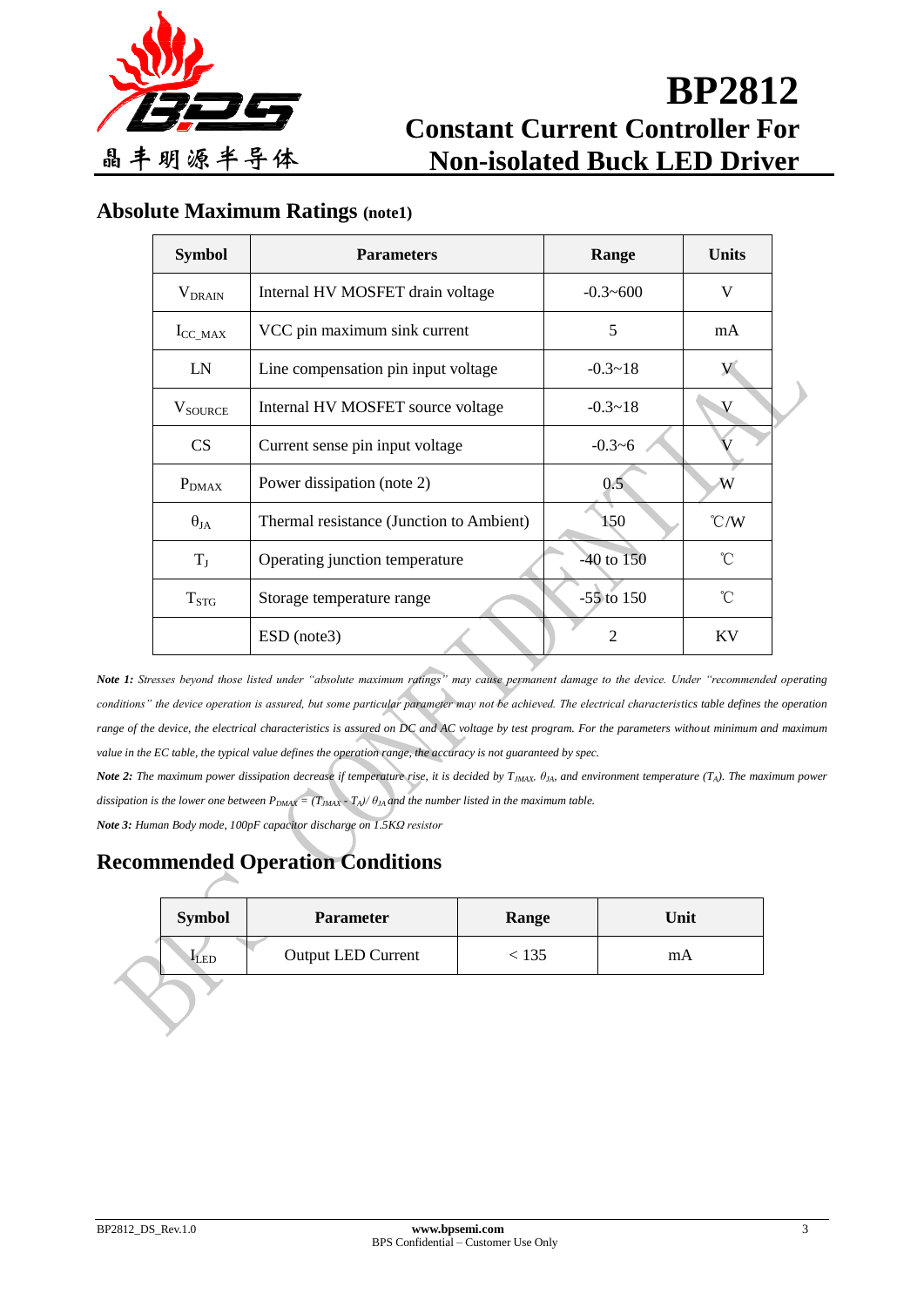

# **Electrical Characteristics** (Notes 4, 5) (Unless otherwise specified,  $V_{CC}$ =12V and  $T_A$ =25 °C)

| <b>Symbol</b>                            | Parameter                                 | <b>Conditions</b>            | Min | <b>Typ</b>     | <b>Max</b> | <b>Units</b>            |  |
|------------------------------------------|-------------------------------------------|------------------------------|-----|----------------|------------|-------------------------|--|
| <b>Supply Voltage Section</b>            |                                           |                              |     |                |            |                         |  |
| $V_{CC\_CLAMP}$                          | V <sub>CC</sub> Clamping Voltage          |                              |     | 12.5           |            | $\mathbf{V}$            |  |
| $I_{DD\_CLAMP}$                          | V <sub>CC</sub> Clamping Current          |                              |     |                | 5          | mA                      |  |
| $V_{\text{CC\_ST}}$                      | Vcc Start Up Voltage                      | $V_{CC}$ Rise                | 7.5 | 8.3            | 9.1        | $\overline{\mathbf{V}}$ |  |
| $\rm V_{UVLO\_HYS}$                      | Vcc Under Voltage<br>Latch Out Hysteresis | $V_{CC}$ Falling             |     |                |            | $\mathbf V$             |  |
| $I_{ST}$                                 | <b>Start Up Current</b>                   | $V_{CC} = V_{CC\_ST} - 0.5V$ |     | 70             | 150        | uA                      |  |
| $I_{OP}$                                 | <b>Operation Current</b>                  |                              |     | 200            |            | uA                      |  |
| <b>Current Sense Section</b>             |                                           |                              |     |                |            |                         |  |
| $V_{CS=TH}$                              | <b>Current Sense Voltage</b><br>Threshold |                              | 390 | 400            | 410        | mV                      |  |
| $T_{\rm LEB}$                            | Leading Edge<br><b>Blanking Time</b>      |                              |     | 350            |            | ns                      |  |
| <b>T</b> DELAY                           | Turn Off<br>Delay Time                    |                              |     | 300            |            | ns                      |  |
| <b>Line Compensation Section</b>         |                                           |                              |     |                |            |                         |  |
| $\Delta V_{CS}/\Delta (V_{LN} - V_{CC})$ | Line Compensation<br>Rate                 |                              |     | $-40$          |            | mV/V                    |  |
| <b>Over Temperature Section</b>          |                                           |                              |     |                |            |                         |  |
| $T_{SD}$                                 | <b>Thermal Shut Down</b><br>Temperature   |                              |     | 150            |            | $\mathrm{C}^{\circ}$    |  |
| $T_{SD\_HYS}$                            | <b>Thermal Shut Down</b><br>Hysteresis    |                              |     | 30             |            | $^\circ\!{\rm C}$       |  |
| <b>Internal HV MOSFET</b>                |                                           |                              |     |                |            |                         |  |
| $R_{DS_ON}$                              | <b>Switch ON Resistance</b>               | $V_{CC} = 12V$               |     | 10             |            | Ω                       |  |
| $V_{DS}$                                 | Drain to Source<br>voltage                |                              | 600 |                |            | $\mathbf{V}$            |  |
| <b>Internal Driver Section</b>           |                                           |                              |     |                |            |                         |  |
| $T_{\rm OFF\_MIN}$                       | Minimum<br>Demagnetization Time           |                              |     | $\overline{4}$ |            | <b>us</b>               |  |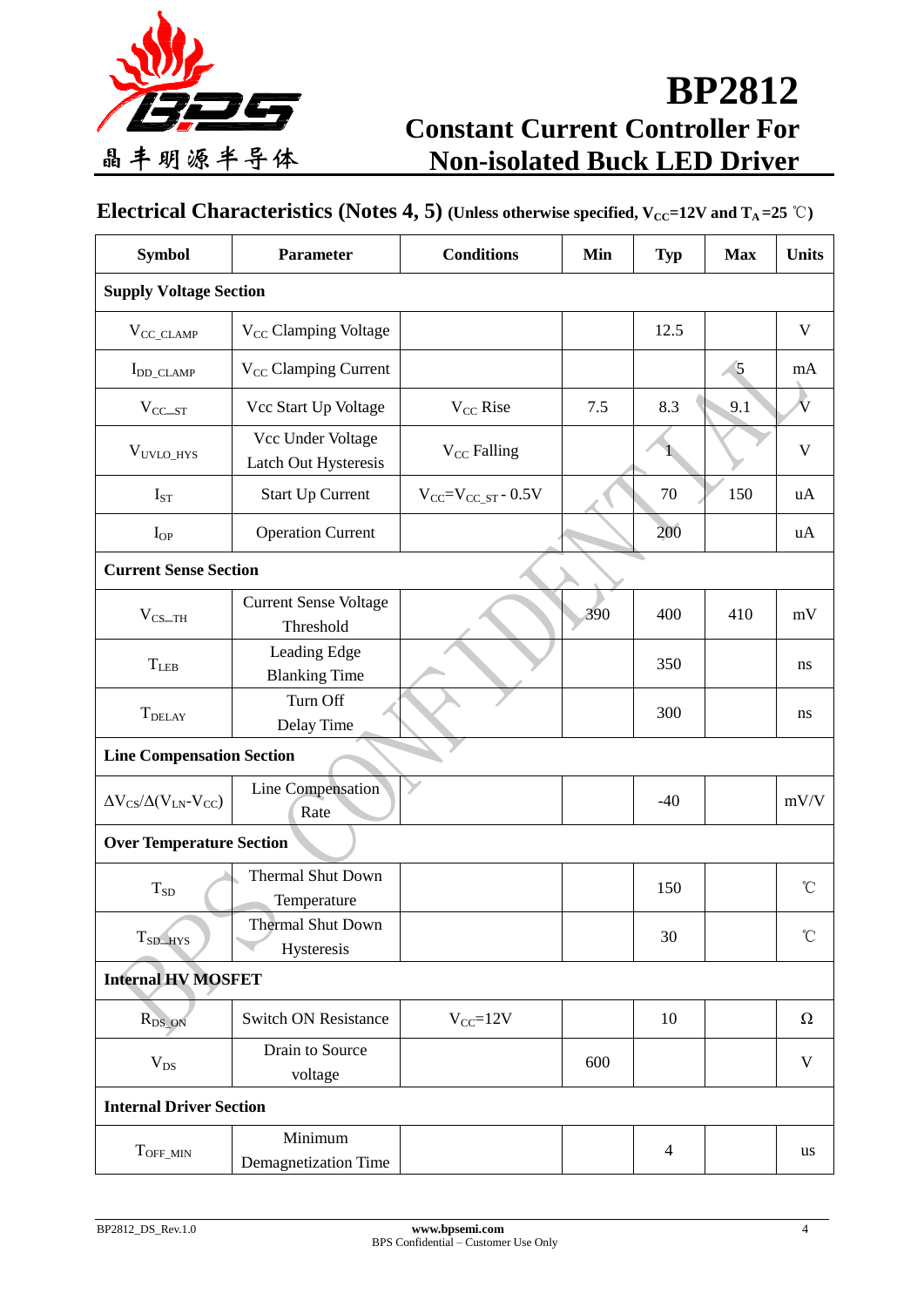

| <b>Symbol</b>      | <b>Parameter</b>     | <b>Conditions</b> | Min | <b>Typ</b> | <b>Max</b> | <b>Units</b> |
|--------------------|----------------------|-------------------|-----|------------|------------|--------------|
| $T_{\rm OFF\_MAX}$ | Maximum              |                   |     | 130        |            | us           |
|                    | Demagnetization Time |                   |     |            |            |              |
| $T_{ON\_MAX}$      | Maximum Turn On      |                   |     | 45         |            |              |
|                    | Time                 |                   |     |            |            | us           |

*Note 4 : production testing of the chip is performed at 25°C.*

*Note 5: the maximum and minimum parameters specified are guaranteed by test, the typical value are guaranteed by design, characterization and statistical analysis*



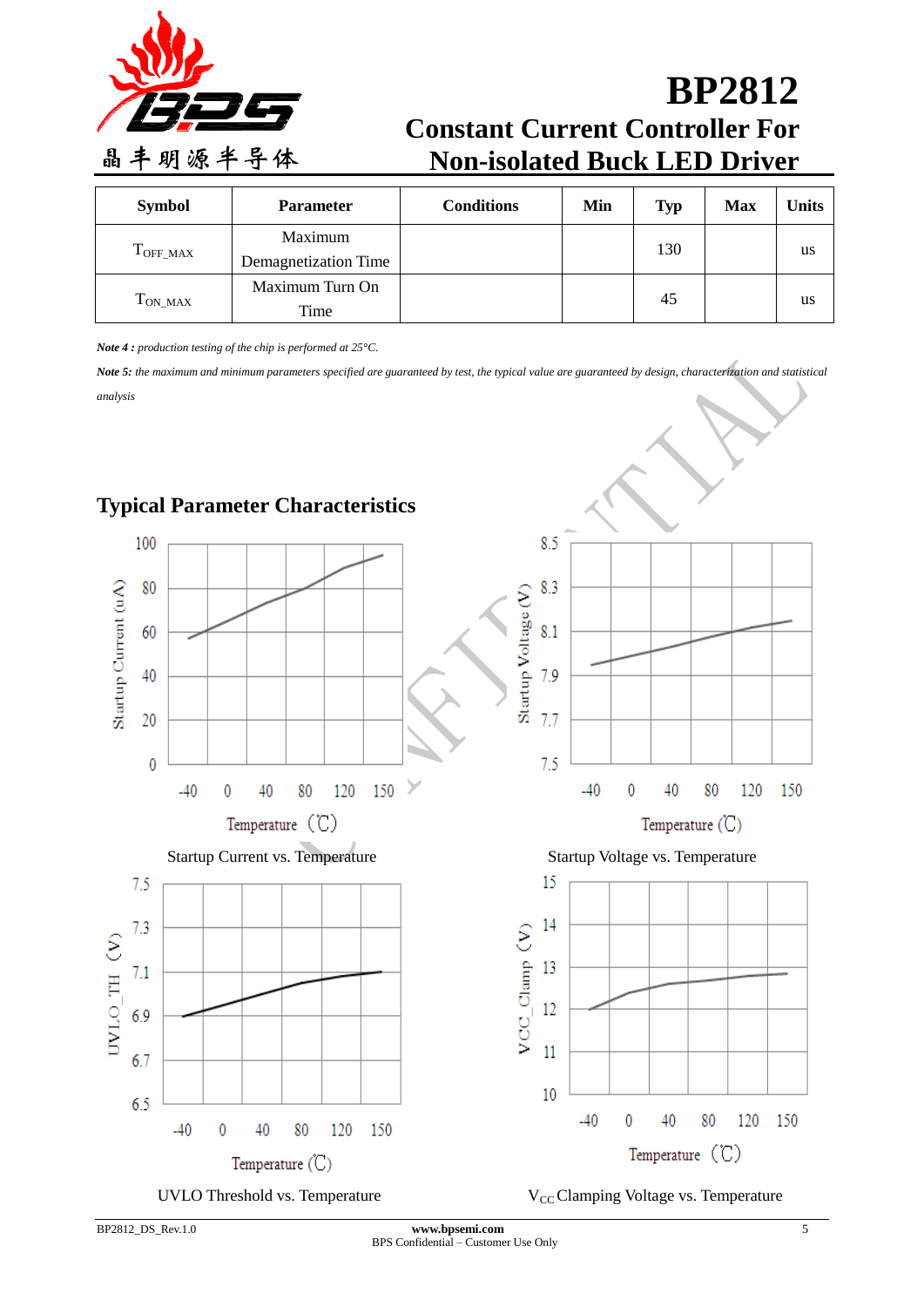



Efficiency Vs Load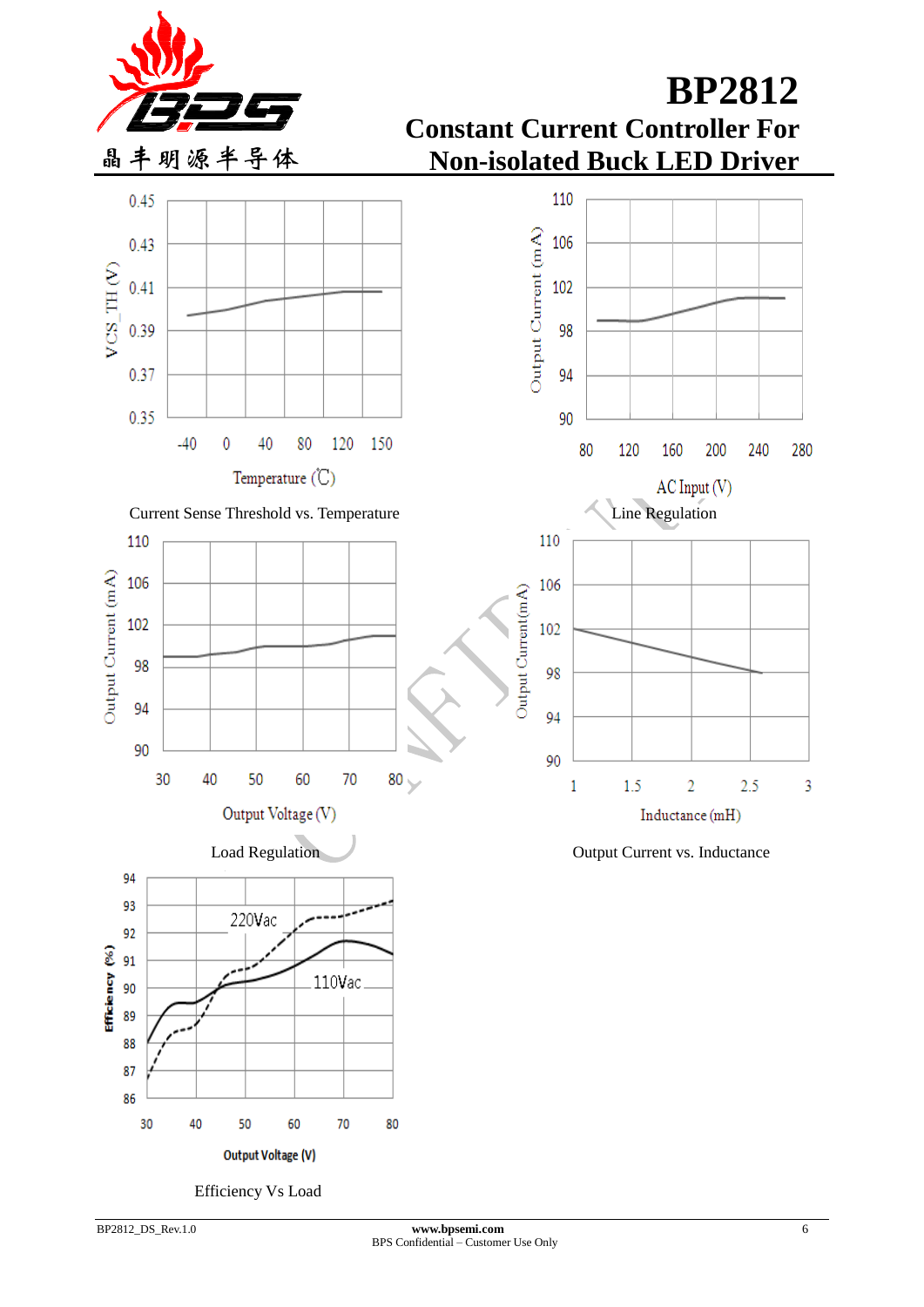

## **Internal Block Diagram**



Figure 3. BP2812 Internal Block Diagram

## **Function Description**

BP2812 is a constant current controller, designed for driving non-isolated buck LED power supply. BP2812 integrates 600V power MOSFET, and it uses patent constant current control method and source driver structure, excellent constant current characteristic is achieved with low counts components. Low cost and high efficiency of system is realized.

### **Start up**

The Vcc will be charged through the startup resistor when the system is powered on. When the voltage on Vcc reaches the startup voltage

threshold, the controller starts to switching. The Vcc voltage of BP2812 is clamped to 12.5V by internal Zener diode.

## **Constant Current Control and Output Current Setting**

The BP2812 uses patent constant current control method, excellent constant current is achieved with low counts components. The BP2812 senses the peak current in inductor cycle by cycle. The CS Pin is connected to the input of internal current comparator, and compared with the internal 400mV reference voltage. The external power MOSFET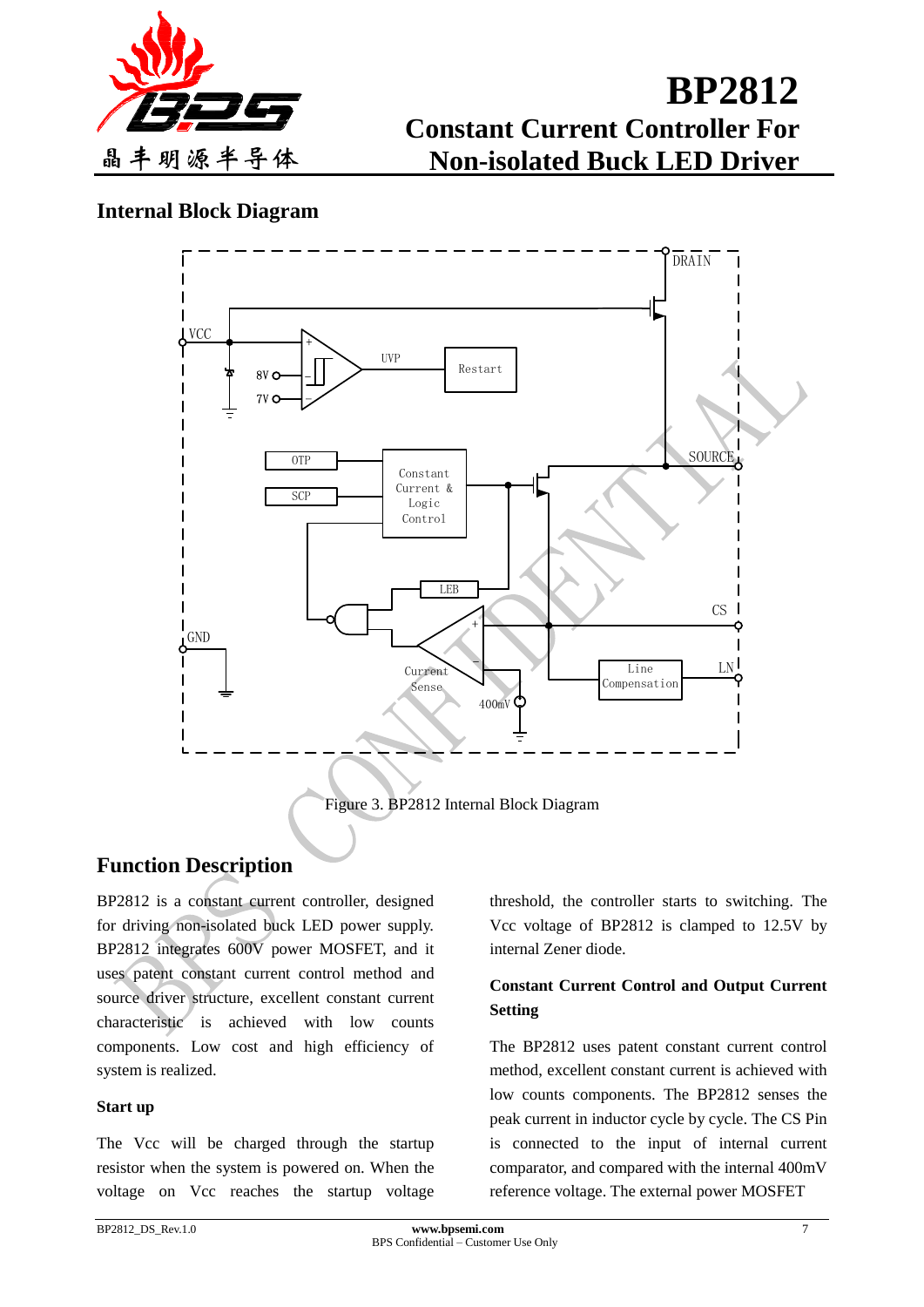

will be turned off when the CS pin voltage reaches the voltage threshold. The comparator has a 350ns LEB timer to avoid mis-trigger.

The peak current in the inductor is given by:

$$
I_{\rm PK}=\frac{400}{R_{\rm CS}}(mA)
$$

The Rcs is the resistance of current sense resistor

The current in LED can be calculated by the following equation:

$$
I_{LED} = \frac{I_{PK}}{2}
$$

The  $I_{PK}$  is the peak current in inductor

### **Line Compensation**

The BP2812 integrates line compensation function. The line voltage is sensed by the voltage difference between LN and Vcc pin. And the internal reference voltage of Vcs is compensated by a value proportional to the sensed line voltage. The excellent line regulation is achieved.

The line compensation coefficient is given by the following equation:

$$
\Delta V_{CS} = -40 \times 10^{-3} \times (V_{LN} - V_{CC})
$$

The  $V_{CS}$  is the reference voltage of the internal current sense comparator.

The  $V_{LN}$  is the voltage on LN pin.

The  $V_{CC}$  is the voltage on Vcc pin.

### **Source Driver Structure**

The BP2812 uses the patent source driver structure. The typical operation current is as low as 200uA, the auxiliary winding is not need. So the system design is simple and the cost is low.

### **Inductance Calculation**

The BP2812 is designed to work in inductor current critical mode, the energy will be stored in the inductor when the MOSFET is turned on. The turn on time is given by:

$$
t_{\rm on} = \frac{L \times I_{\rm PK}}{V_{\rm IN} - V_{\rm LED}}
$$

The L is the inductance.

The Ipk is the peak current in inductor.

The  $V_{IN}$  is the input rectified voltage.

The 
$$
V_{LED}
$$
 is the voltage on LED.

When the power MOSFET is turned off, the inductor current will decrease from the peak current to zero. The turn off time is given by:

$$
t_{\rm off} = \frac{L \times I_{\rm PK}}{V_{\rm LED}}
$$

The MOSFET will be turned on again when it detects the inductor current goes to zero.

The inductance can be calculated by the following equation:

$$
L = \frac{V_{LED} \times (V_{IN} - V_{LED})}{f \times I_{PK} \times V_{IN}}
$$

The f is the system switching frequency, which is proportional to the input voltage. So the minimum switching frequency is set at lowest input voltage, and maximum switching frequency is set at highest input voltage.

The BP2812 internally set the minimum off time to 4us and maximum off time to 130us. When the inductance is very small, the  $t_{off}$  may goes below the minimum off time and the inductor current becomes discontinuous. So the output LED current will be smaller than the setting value. If the inductance is too large, the  $t_{off}$  may goes beyond the maximum off time and the inductor current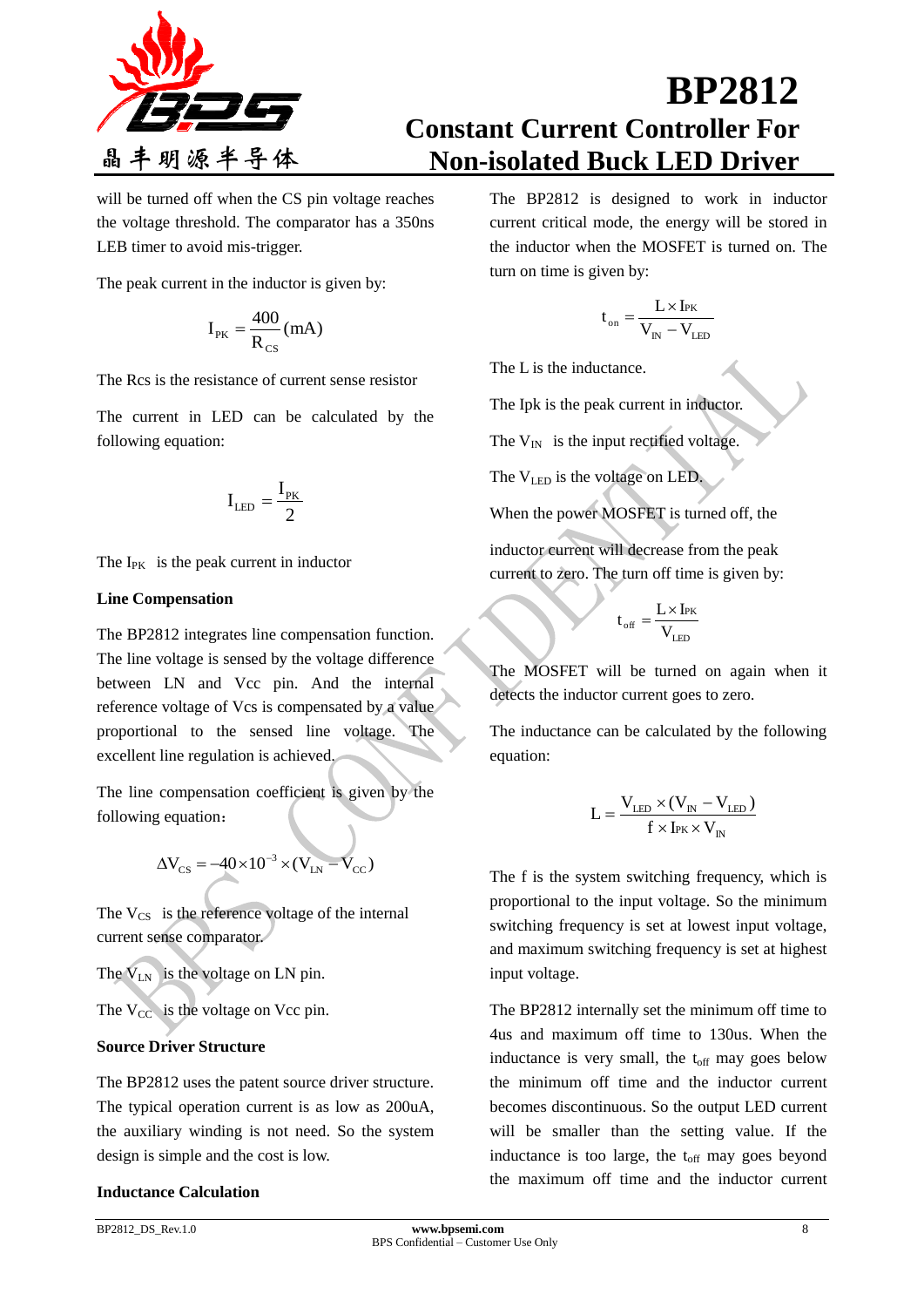

becomes continuous. And the output LED current will be larger than the setting value. So it's very important to select a right inductance.

The BP2812 also internally set the maximum on time to 40us. When the input voltage is very low or LED output voltage is very high, the  $t_{on}$  may goes beyond the maximum on time. The power MOSFET will be turned off even the inductor current still below the setting value. So the output LED current will be smaller than the setting value.

### **Protection Functions**

The BP2812 has many protection functions, including LED short circuit protection, current sense resistor short circuit protection and over temperature protection. All of the protection functions are designed to auto-recover.

The over temperature protection circuitry in the BP2812 monitors the die junction temperature after start up. When the temperature rises to 150℃, the power MOSFET will be shut down immediately and maintains at switch off condition until the temperature on die falls 30℃ below the thermal protection trigger point.

### **PCB Layout**

The following guidelines should be followed in BP2812 PCB layout:

### Bypass Capacitor

The bypass capacitor on  $V_{CC}$  pin should be as close as possible to the VCC and GND pins.

### Ground Path

The power ground path for current sense should be short, and the power ground path should be separated from small signal ground path before the negative node of the bus capacitor.

#### The Area of Power Loop

The area of main current loop should be as small as possible to reduce EMI radiation. And the controller should be placed away from the heat generator, such as the power diode.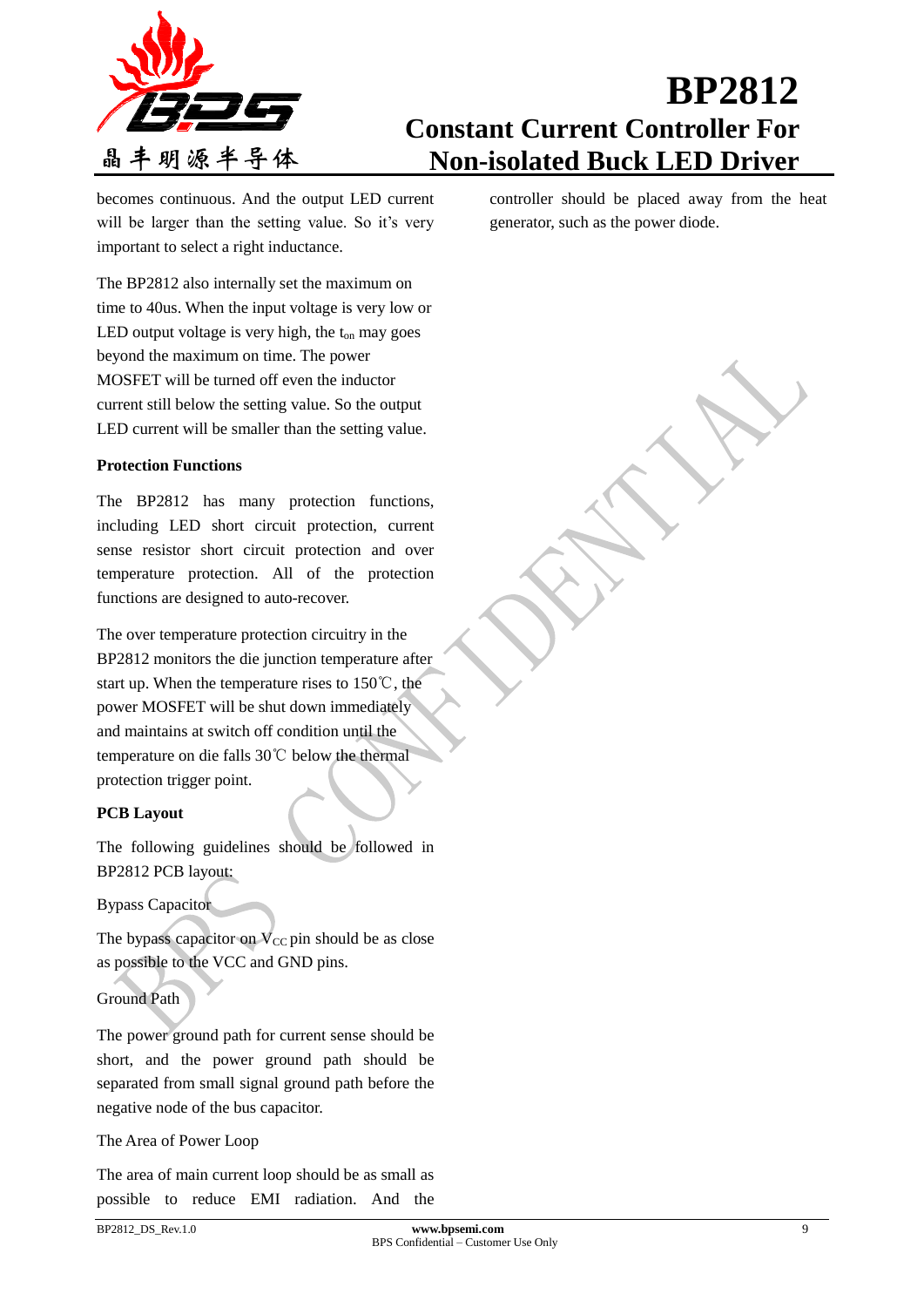

## **Application Example**

### **1. Specification**

Input Voltage:  $85\text{Vac} \sim 264\text{Vac}$ Output LED Voltage:  $20V ~ 56V$ Output LED Current: 100mA

### **2. Schematic**